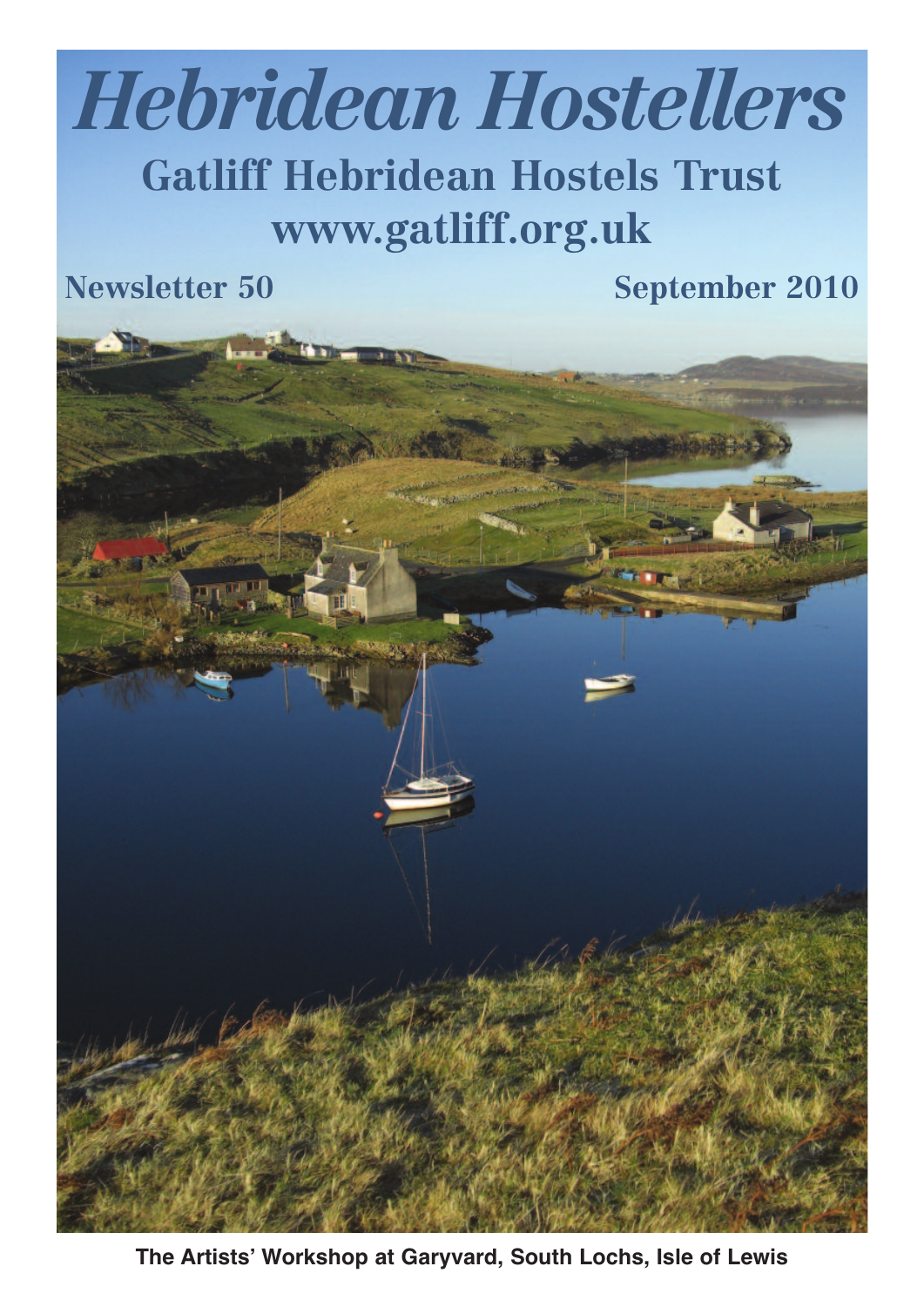#### **Publications with a Wide Appeal**

As the present-buying season approaches, consider what the **Islands Book Trust** has to offer by way of new publications that give pleasure to many people. A visit to www.theislandsbooktrust.com or a telephone call to Margaret Macdonald on 01851 880737 will secure something different.

*Island Heroes; The Military History of the Hebrides* (£15) concerns those who fought in theAmerican, Napoleonic, First and Second World Wars. *From Hirta to Port Phillip; the story of the ill-fated emigration from St Kilda to Australia in 1852* by Eric Richards (£7.50) looks at a venture from an off-shore island in the northern hemisphere to an attempted settlement in the southern.

*Shetland, Orkney and the Western Isles; some personal reflections on comparative island life* by Colin Scott Mackenzie (£7.50) compares and contrasts groups and cultures. *The French Macdonald; Journey of a Marshal of Napoleon in the Highlands and Islands of Scotland* by Jean-Didier Hache (£12) gives an intimate of a vanished society.

*Paper Cairns; Poetry and Prose based on the work of Angus 'Ease' Macleod* by Laura Helyer (£5) is the first GAMA Award winner. *Greenland; The Rediscovered Island* by Iain Brownlie Roy (£7.50) traces the interaction of Greenland with Europe and America from the late 10th Century to the present day by an author who has explored remote corners of that land.

*Destination St Kilda; From Oban to Skye and the Outer Hebrides* edited by Mark Butterworth (£19.99) is based on the images and text of the double set of lantern slides that had popular appeal from the late 1880s. *From Cleits to Castles; A St Kildan Looks Back* by Calum Macdonald (£9.99) is a rare book, by a native of the island.

# **Fifty Not Out**

The first issue of *Hebridean Hostellers* appeared in April 1984 and consisted of one double-sided sheet. The editor is not mentioned by name, but the address indicates the home of **Peter Clarke**. An appeal for a work party is accompanied by the name of its leader, John Joyce.

An appeal in the 4th issue for a group of enthusiasts to take on the editorial matters resulted in **Francesca Fraser Darling** being named as Editor in the next edition of a publication with up to 12 pages. By the 7th issue **Richard Genner** had taken over and, subsequently, brought out a further 11 issues.

Editions 19 - 29 were the responsibility of **Jim MacFarlane** who, at the end of the Millennium, handed over to **Lawrence Washington**. He brought out newsletters including the one marking the Special 40th Anniversary of the Opening of the Rhenigidale Hostel, celebrated in June 2002.

The current editor, **John Humphries**, took over in December 2002 and introduced colour printing in January 2005 with the 39th issue. So a dozen print-runs later we are on 50 not out and look forward to a centenary number appearing in the Spring of 2035.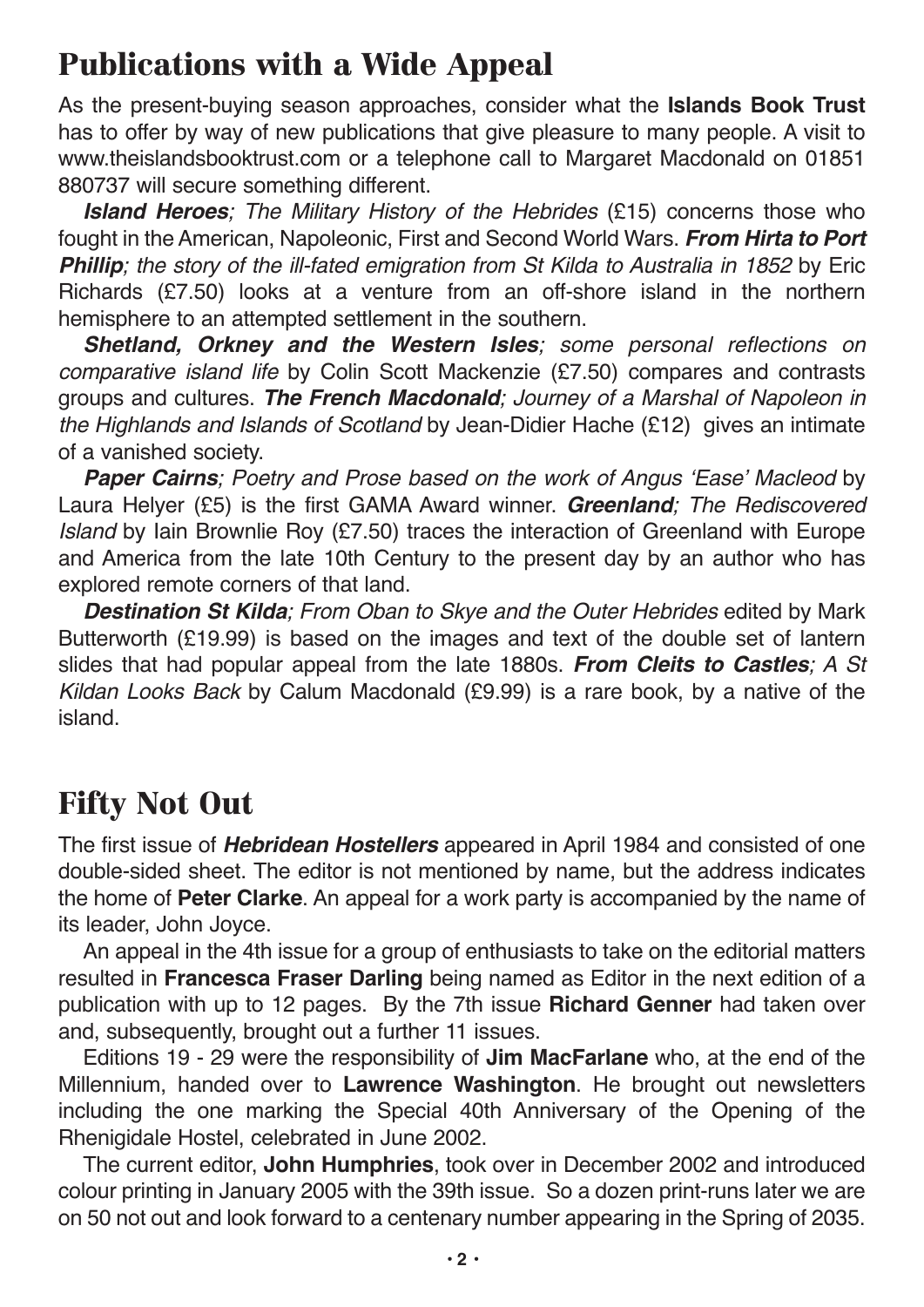#### **Under New Management**

The launch-edition of Scottish Islands Explorer magazine appeared in January 2000 from a house on Fair Isle where Linda Grieve lived. She created a publication from a concept and within two years had taken in from a black-and-white to a full-colour format.

Early in 2007 she sold the magazine to Jeremy Smith, an editor with a Londonbased publisher, and moved to Lowestoft in Suffolk where she now runs a restaurant with her partner, Philip. Jeremy ran the magazine from his home in Sussex and brought professional design-skills to its new format.

In February of this year Jeremy Smith died, aged only 35, of bronchial pneumonia. The title is now published by the editor of this publication, John Humphries, who lives in Suffolk. However, he has established a back office at Kershader in the South Lochs of Lewis, next door to the Ravenspoint Hostel.

So the magazine has returned to its roots and continues to focus on the many Scottish islands worth considering and visiting. Please make contact if you are interested in writing for or supporting a small venture in the vast publishing world. A way to take the first steps is via www.scottishislandsexplorer.com

### **GAMA in its Second Year**

The 'Gatliff / Angus Macleod Archive' [GAMA] Award was set up by the Gatliff Trust and support by the Islands Book Trust in 2009 to celebrate the achievements of these two individuals and to **encourage** young people to show similar interests in the Western Isles.

Laura Helyer's booklet *Paper Cairns* was published last February as a result of this funding. It has helped her secure further financial assistance and has been short-listed for a literary award to be announced in 2011.

**Robert Lenfert,** an American archaeologist, reading for a Ph.D at Nottingham is the 2010 GAMA Award recipient. He used his funding to research some of the duns - fortified island dwellings - on North Uist and used the hostel facilities at Berneray for his work. This will be published early next year.

# **Hebridean Havens**

Work has been carried out at Rhenigidale where maintenance and decorating have been undertaken and a new fridge put into operation. Berneray has seen decorating as well as thatch repairs completed. Howmore has benefited by electrical work as well as the dormitory block having roof repairs, interior decorating, exterior painting and thatching. John Joyce has supervised these operations and will be leading a work-party in October. Please contact him on 0208 653 8376 if you are interested in helping to keep our hostels as safe and attractive havens.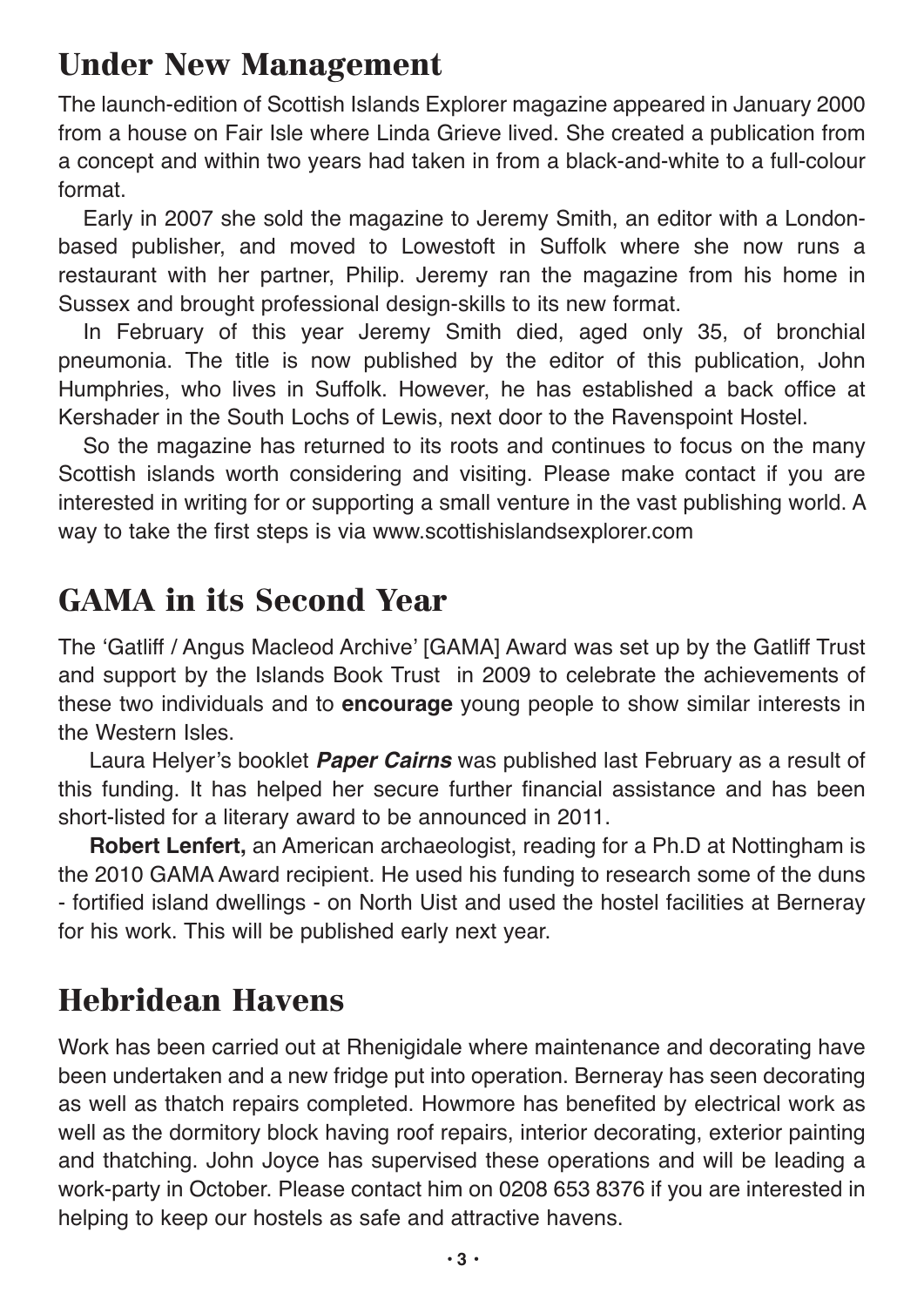#### **Take to the Hills**

Although Richard Bennett saw the hills of Harris from Berneray in the early 1970s, he did not set foot on them until 2007. These were significant steps – for he loved exploring the highways and byways, noting what he saw and compiling his findings into the guidebook - *Walking on Harris and Lewis* - that was published by Cicerone earlier this year.

In his working life Richard was a professional marketer with a number of multinational companies in the UK and abroad. He was accustomed to showing **information within its context** and this soon becomes evident in the book where the many factors that contribute to the landscape, conditions and cultures of his chosen areas are assessed.

The Introduction encapsulates the geography and history of the two islands; delves into the geology; presents the flowers, vegetation and wildlife; assists in such matters as getting around, finding accommodation, deciphering place-names and dealing with midges. In short, it **guides and encourages** the reader to move from the general to the particular, from the passive to the active.

The particular walks - and there are 30 of them - are set in that all-important context of past influences on the places visited and present requirements to see them effectively. The photographs used are quite compelling; the map extracts are certainly reassuring in that they are all **Ordnance Survey** in origin. You feel that you can't go wrong.

Walk 7 is one for the Rhenigidale visitor in which the circuit from Urgha takes in the Postman's Path, the settlement at Molliginish, the high point of Todun and the return via Glen Lacasdale. Within this section there is a feature on **Herbert Gatliff** and an analysis of his legacies to the understanding and enjoyment of this remote



region.

Walks 23 and 24 take routes linking the **Garenin Blackhouses** with Carloway as well as with the West Side Coastal Path. Walk 29 shows how Steimreway can be accessed from Oronsay, on a 2.5 mile journey, and Walk 30 ventures into the vast Pairc with a 12.5 mile trek. Walkers on these latter routes could well use the community hostel facilities at **Ravenspoint** in the South Lochs.

The overview, specific pieces of advice, details of a range of walks, photographs and map extracts fill this book that fits neatly into the pocket at a price of £12.95 which does not damage the wallet. More information is available from the publisher, **Cicerone**, on www.cicerone.co.uk or by giving the ISBN of 978-1-85284-567-4 to any bookseller. Take to the hills.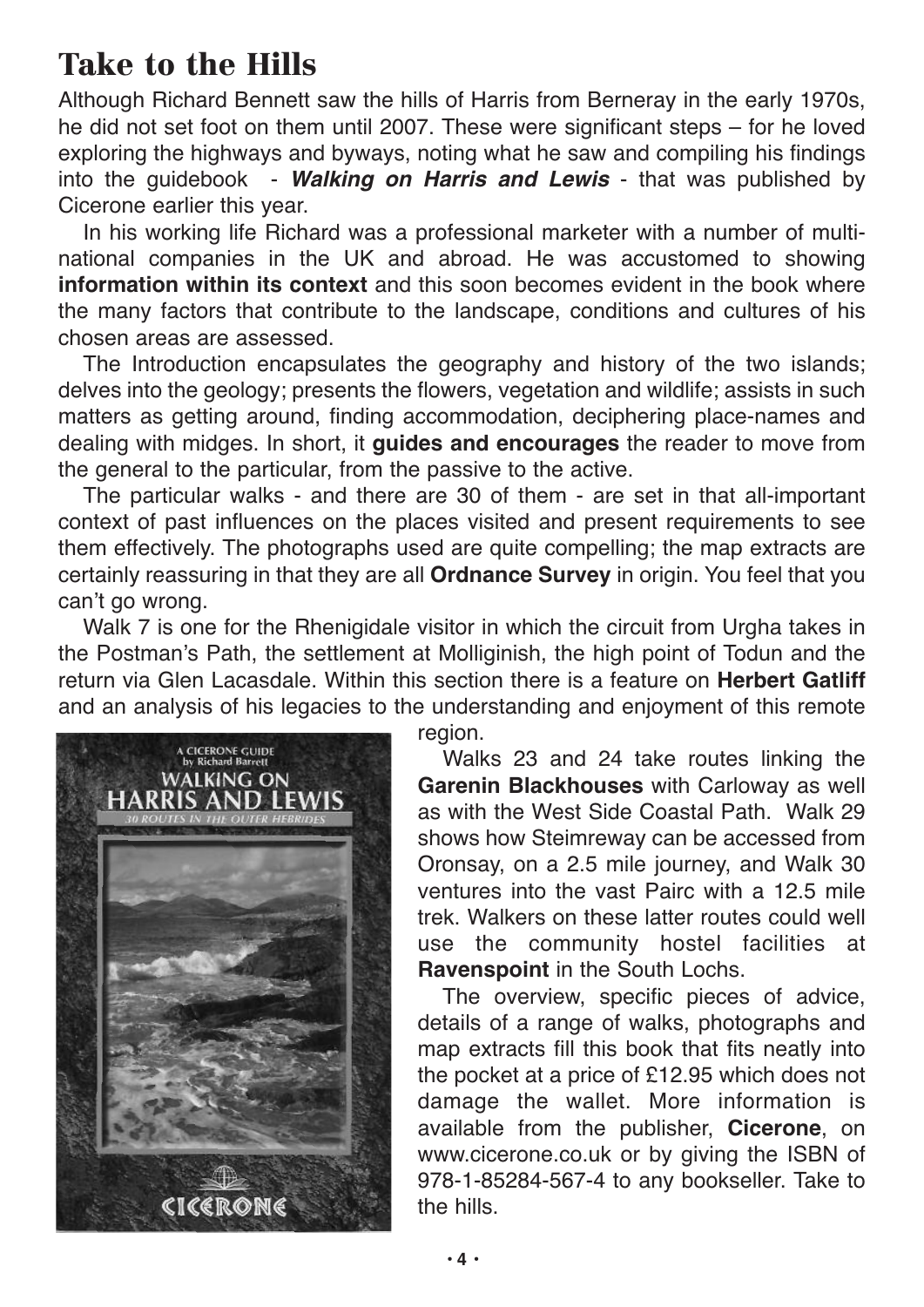#### **Over Forty Years On**

Colin Stuart recently came across some photographs of **Scarp** and its ruined blackhouse hostel. Memories were stirred of his solo trip through the Western Isles in the Summer of '68, research was undertaken, and he is delighted to learn that the Gatliff hostels continue from those days when travel was difficult and touring was undertaken by the hardy few.



It was a chance encounter in Tarbert with a friend of Herbert Gatliff, **Francis Mordaunt**, who told him about the then three hostels on Harris. There was the SYHA at Stockinish, the original Gatliff hostel at Rhenigidale and what was to be the relatively short-lived one on Scarp. Colin first made his way to Rhenigidale along the coast from Maaruig.

One very old man, crippled with arthritis, lived in the isolated cottage at Noster. At the hostel were two 15-year-old boys from Stornoway, who had surprisingly ventured 'into the wilds' with the intention of helping the local shepherd. With the weather turning foul, the three hostel visitors were particularly appreciative of the **Gatliff refuge**.

Colin then headed west, taking the mini-bus to Hushinish from Tarbert. It ran only on Mondays, Wednesdays and Fridays. The Scarp ferryman operated only on Tuesdays, Thursdays and Saturdays and charged £5 for the hire of the boat. There on the quayside was Francis and they were able to take an unscheduled crossing in order to reach an **extraordinary hostel**.

It was one of three or four really primitive turf-roofed houses, with an astonishing interior that was low, rough, dark and almost windowless. It was like stepping back into an **almost medieval** life-style. The island's only inhabitants were the postman / ferryman / shopkeeper, his family and one single old lady.

When Colin and Francis returned to the mainland they discovered it was a nonbus day and had a 16-mile walk back to Tarbert. Here there was **theatrical relief** for a touring group of student actors was performing. Their brilliant stage comedy attracted just 12 people. However, that was double the number of their audience in Stornoway.

Then it was on to the Howmore hostel en route for Barra, before retuning to London after a series of **remarkable**, off-the-beaten-track experiences. Colin had travelled far in infrequently-visited areas, had walked over 200 miles and appreciated those three existing Gatliff hostels. He now marvels at his freedom, energy and **carefree**, liberating attitudes towards risk and safety.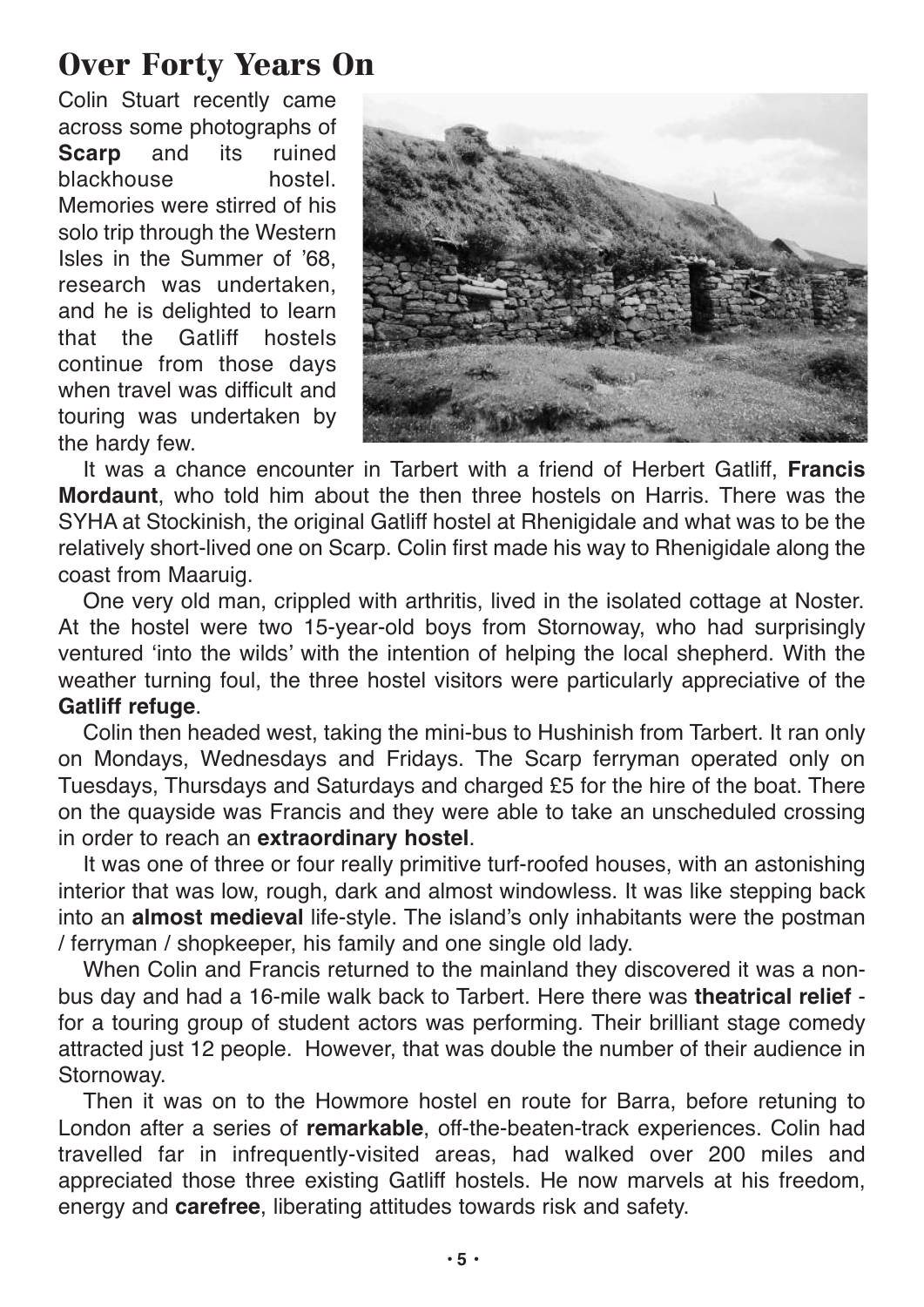#### **David Turner (1948 - 2010)**



**David Turner** died 30 on April. He had lung and kidney cancer and was in hospital for three weeks before he died of a stroke. It was a great shock to everybody because he was such a part of the scene; always around. Very few realised how ill he was, but it was not unsurprising that he didn't tell anyone, for he was a very private person who chose to suffer in silence. Indeed he left the stage while nobody was looking.

He was a native of Grimsby, a colourful, eccentric and extraordinary person who had done many things and could vividly recount them. He was very easy to talk to and was somebody people remembered. David seemed to attract unusual events, such as being in the Outer Hebrides when a Coast Guard helicopter landed on the road ahead of his car. His dry comment was that helicopter pilots probably didn't have rear wing-mirrors.

David didn't have a TV, mobile phone or access to the internet, yet he was incredibly well-informed. He was a member of Barnet local YHA group and every year ran a news quiz with questions on the previous week's events. All the information was gathered from newspapers, with not a computer in sight. These quizzes were hilarious and were voted the group's top event of the year.

Dave, as he was often known, had done a lot of work for the YHA over the years, having been on various regional Councils, Chairman of the Epping Forest Committee and a volunteer warden at Bradenham. He would regularly spend his summer holidays touring the Outer Hebrides via various Gatliff hostels and invariably stayed at Berneray for the New Year. He seemed to know everybody on the islands!

Back home, he did much work for Trinity Methodist Church in Enfield

When he was teaching at Wandsworth, he showed a high level of competence. Technical drawing may not be the most riveting of subjects, but he held his pupils' attention and they learned from a man who knew his subject well. His love of the language and its use of words appealed, with *The Times* crosswords and Soduku games bringing out his ingenuity.

His membership of the Executive Committee of the Gatliff Trust was, alas, shortlived. Fellow-hostellers will miss his dry humour, yarns of extraordinary events and, particularly, his gift of good company.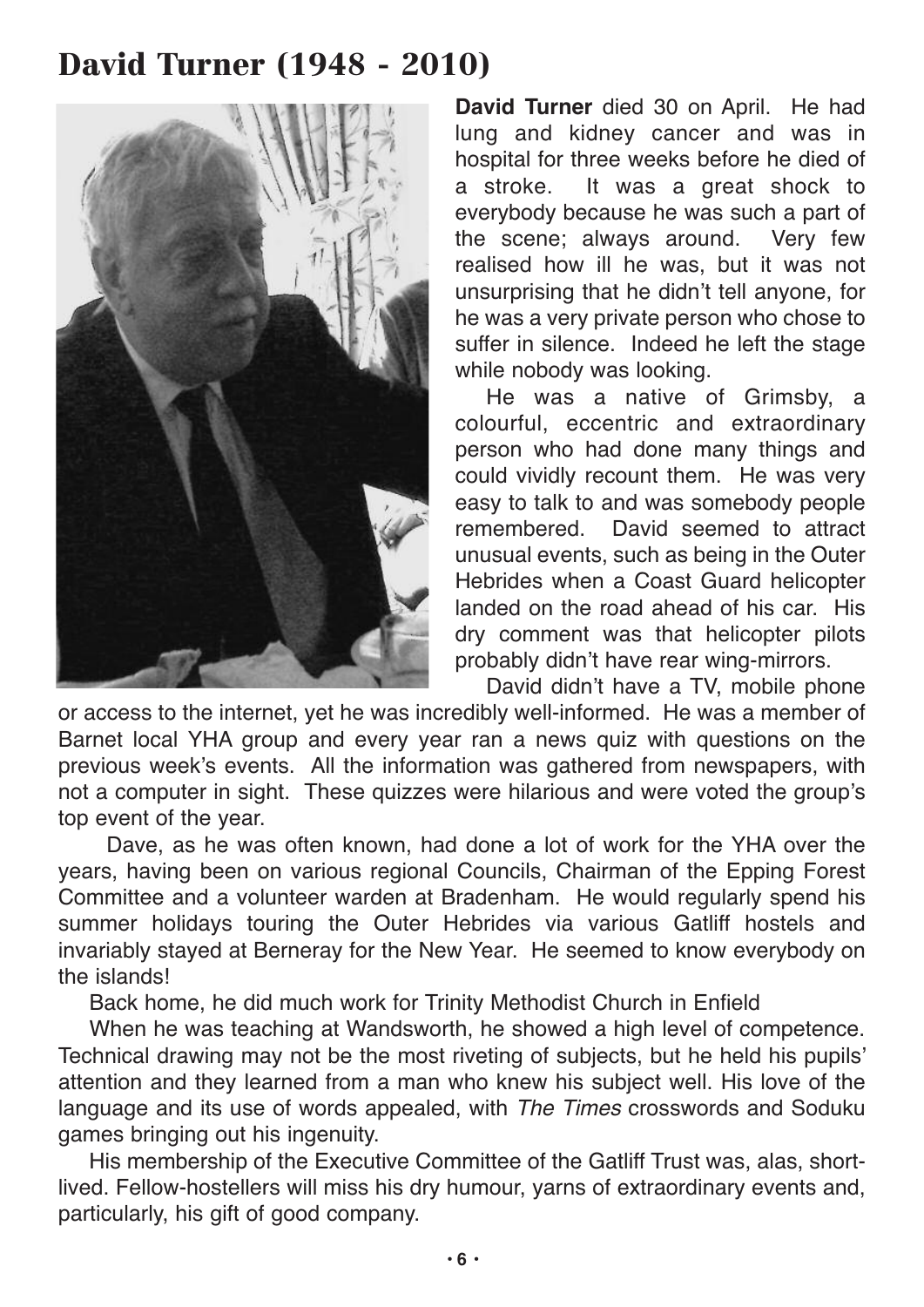#### **From the** *Hebridean Hostellers* **Issue of Five Years Ago …..**

'The life and work of the late **Arthur Meaby** will be commemorated and celebrated in two places later this year. The AGM of the GHHT will be held at the Kildonan Museum on South Uist and attenders will remember Arthur when a seat is positioned at the nearby Howmore Hostel. Its inscription - 'For the Beauty of the Earth' - will recall the work of a person who made it possible for many to experience this feature in distant places.' (Editor: John Humphries) *[Arthur continues to be remembered]*

#### **and of Ten Years Ago …..**

'The GHHT **website** is now up and running and can be found at www.gatliff.org.uk initial reaction has been very encouraging. The pages will be continually improved and update over the coming months. Our thanks go to Hugh Lorimer for all the excellent work he is putting into this particular project' (Editor: Lawrence Washington) *[Visitors to the site are now running at 60 -120 visitors per day]*

#### **and Fifteen ….**

'A prehistoric burial chamber has been discovered near the famous Standing Stones at **Callanish**. The chamber pre-dates the Pyramids in age and is actually an integral part of the Callanish site. It was discovered by accident when the bulldozers moved in to lay the foundations for a new road.' (Editor: Jim McFarlane) *[How many Callanish or Egyptian workers were the equivalent of one bulldozer?]*

#### **and Twenty ….**

'Hostel usage was at an all-time high, totalling 3054 **bednights**.' (Editor: Richard Genner) *[The 2009 figures show an increase of well over 100%. What's happened?]*

#### **and now Twenty-five**

'Andrew Gannon's work-party at Easter took off the Berneray thatch and roof timbers. The ceiling of the sitting room **collapsed**. Later the ceiling of tje passage-way was collapsed. All the turfs have been stored. The smaller out-house was cleared and the junk sent to the tip.' (Editor: Peter Clarke) *[Recent Health and Safety directives may, indeed, have some significance]*

#### **Addresses**

**The Gatliff Hebridean Hostels Trust:** 30 Francis Street Stornoway Isle of Lewis Western Isles HS1 2ND ahht@gatliff.org.uk

**Chairman and Membership Secretary:** Peter Clarke 264 Alexandra Park Road London N22 7BG 020 8888 2449 Mobile: 0790 999 3863 members@gatliff.org.uk

**Treasurer:** Philip Lawson Ledmore Carnbee Anstruther Fife KY10 2RU

**Project Manager**: John Joyce 2 Beaumont Road Upper Norwood London SE19 3QZ 0208 653 8376 johnejoyce@hotmail.co.uk

**Newsletter Editor:** John Humphries Elm Lodge Garden House Lane Rickinghall Diss IP22 1EA 01379 890270 editor@gatliff.org.uk